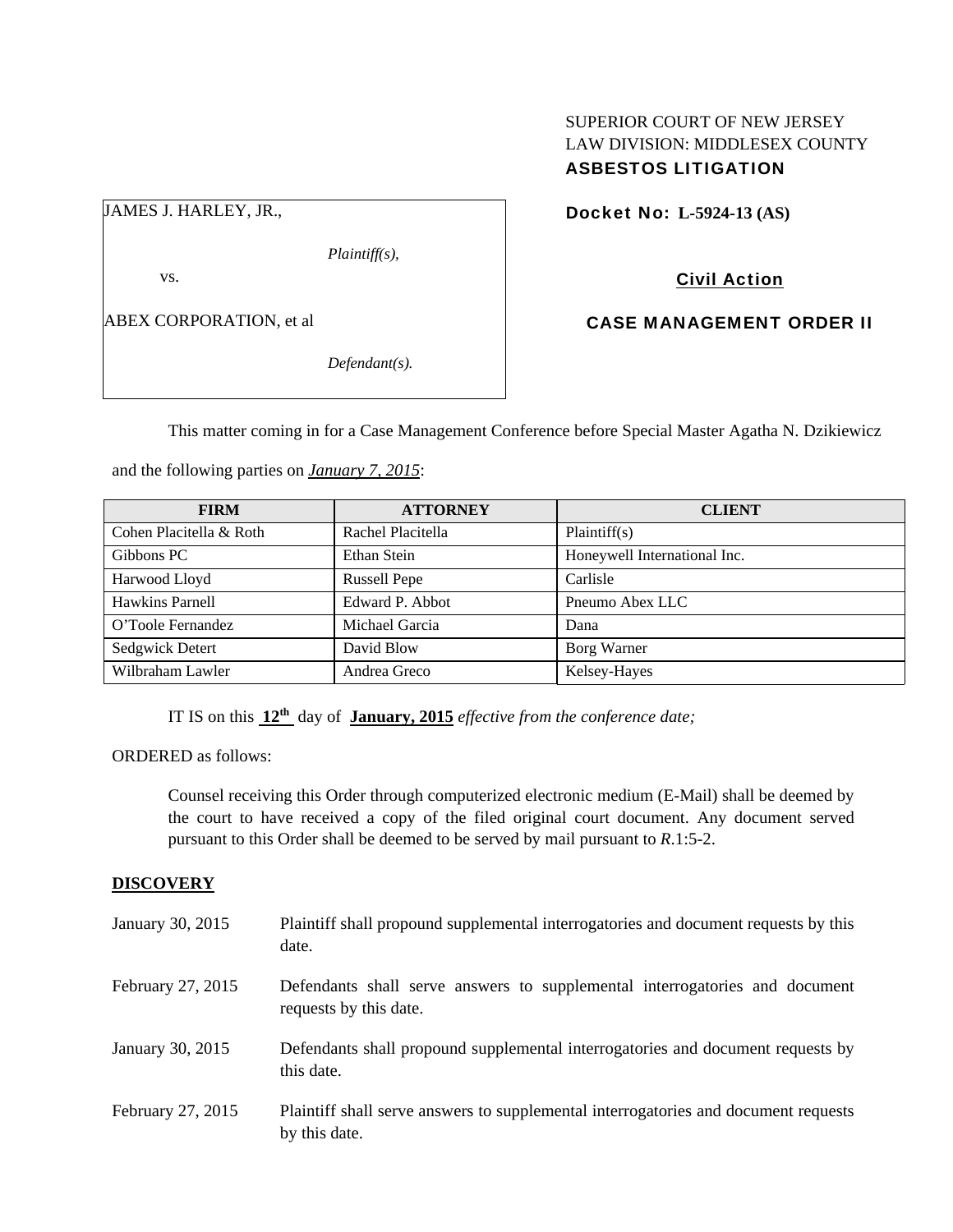- March 31, 2015 Fact discovery, including depositions, shall be completed by this date. Plaintiff's counsel shall contact the Special Master within one week of this deadline if all fact discovery is not completed.
- March 31, 2015 Depositions of corporate representatives shall be completed by this date.

#### **EARLY SETTLEMENT**

April 10, 2015 Settlement demands shall be served on all counsel and the Special Master by this date.

#### **SUMMARY JUDGMENT MOTION PRACTICE**

- April 10, 2015 Summary judgment motions shall be filed no later than this date.
- May 8, 2015 Last return date for summary judgment motions.

## **MEDICAL DEFENSE**

- April 30, 2015 Plaintiff shall serve medical expert reports by this date.
- June 19, 2015 Defendants shall identify its medical experts and serve medical expert reports, if any, by this date. **In addition, defendants shall notify plaintiff's counsel (as well as all counsel of record) of a joinder in an expert medical defense by this date.**

## **LIABILITY EXPERT REPORTS**

- April 30, 2015 Plaintiff shall identify its liability experts and serve liability expert reports or a certified expert statement by this date or waive any opportunity to rely on liability expert testimony.
- June 19, 2015 Defendants shall identify its liability experts and serve liability expert reports, if any, by this date or waive any opportunity to rely on liability expert testimony.

#### **EXPERT DEPOSITIONS**

July 10, 2015 Expert depositions shall be completed by this date. To the extent that plaintiff and defendant generic experts have been deposed before, the parties seeking that deposition in this case must file an application before the Special Master and demonstrate the necessity for that deposition. To the extent possible, documents requested in a deposition notice directed to an expert shall be produced three days in advance of the expert deposition. The expert shall not be required to produce documents that are readily accessible in the public domain.

#### **PRE-TRIAL AND TRIAL**

| February 25, 2015       | The settlement conference previously scheduled on this date is <b>cancelled</b> .                                                                   |
|-------------------------|-----------------------------------------------------------------------------------------------------------------------------------------------------|
| June 30, 2015 @ 10:00am | Settlement conference. All defense counsel shall appear with authority<br>to negotiate settlement and have a representative authorized to negotiate |

\_\_\_\_\_\_\_\_\_\_\_\_\_\_\_\_\_\_\_\_\_\_\_\_\_\_\_\_\_\_\_\_\_\_\_\_\_\_\_\_\_\_\_\_\_\_\_\_\_\_\_\_\_\_\_\_\_\_\_\_\_\_\_\_\_\_\_\_\_\_\_\_\_\_\_\_\_\_\_\_\_\_\_\_\_\_\_\_\_\_\_\_\_\_\_\_\_\_\_\_\_\_\_\_\_\_\_\_\_\_